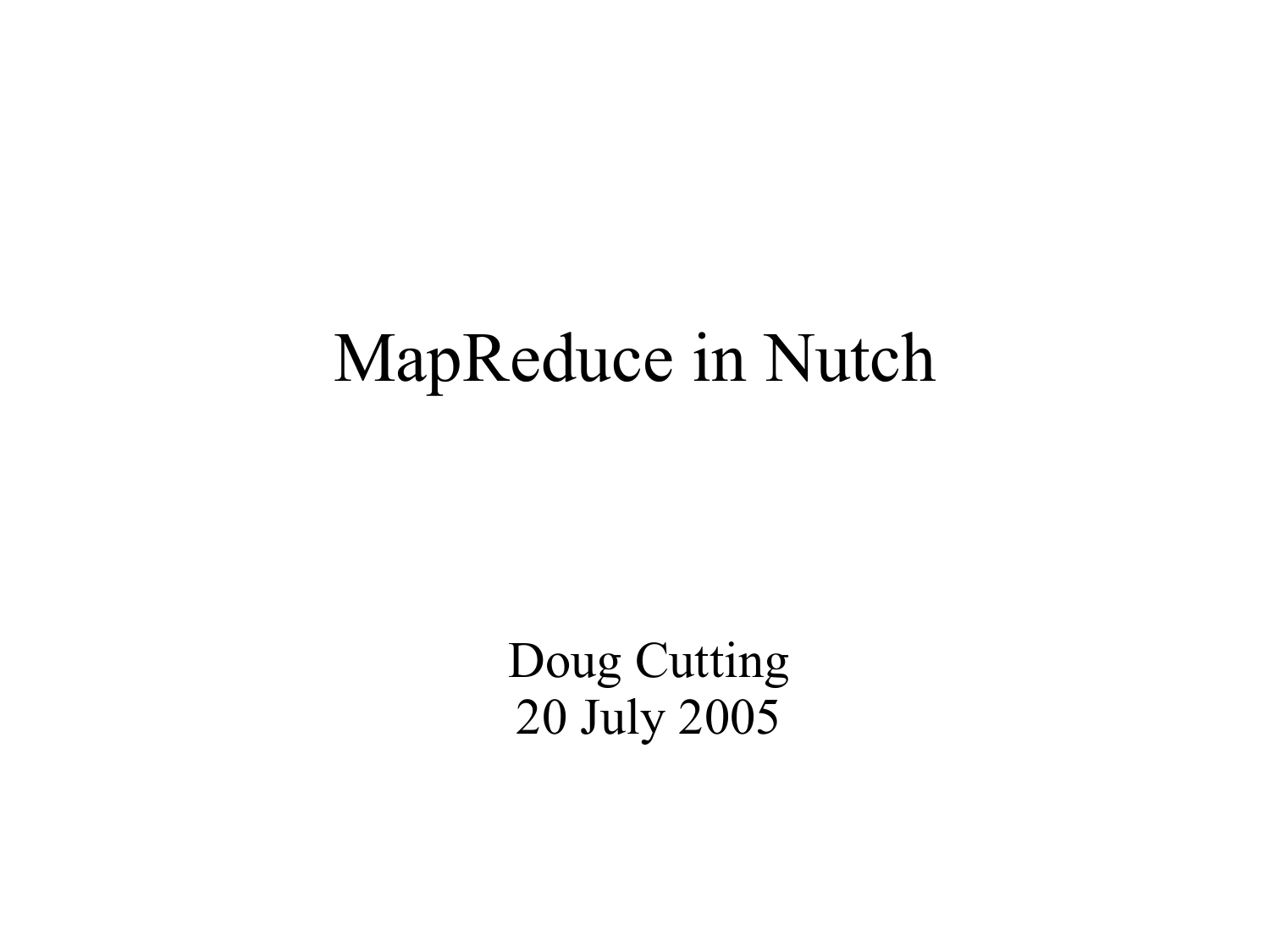# MapReduce: Background

- Invented by Google
	- http://labs.google.com/papers/mapreduce.html
- Platform for reliable, scalable computing.
- Implemented in Java as a part of Nutch
- Programmer specifies two primary methods:
	- $-$  map(k, v)  $\rightarrow \leq$ k', v' $\geq$ \*
	- $-$  reduce(k',  $\langle v \rangle^*$ )  $\rightarrow \langle k' \rangle, v' \rangle^*$
	- also partition(), compare(), & others
- All v' with same k' are reduced together, in order.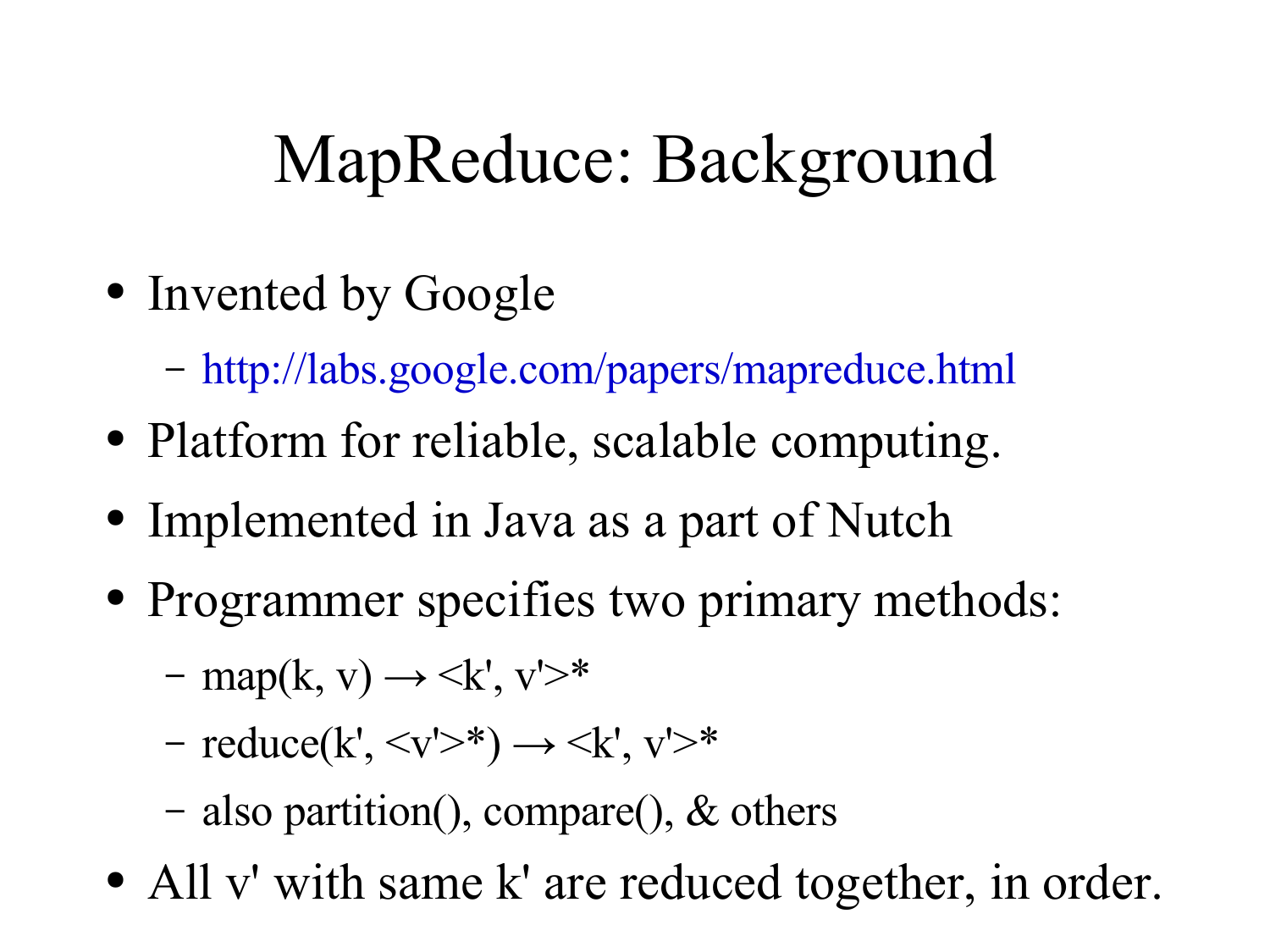#### MapReduce Diagram

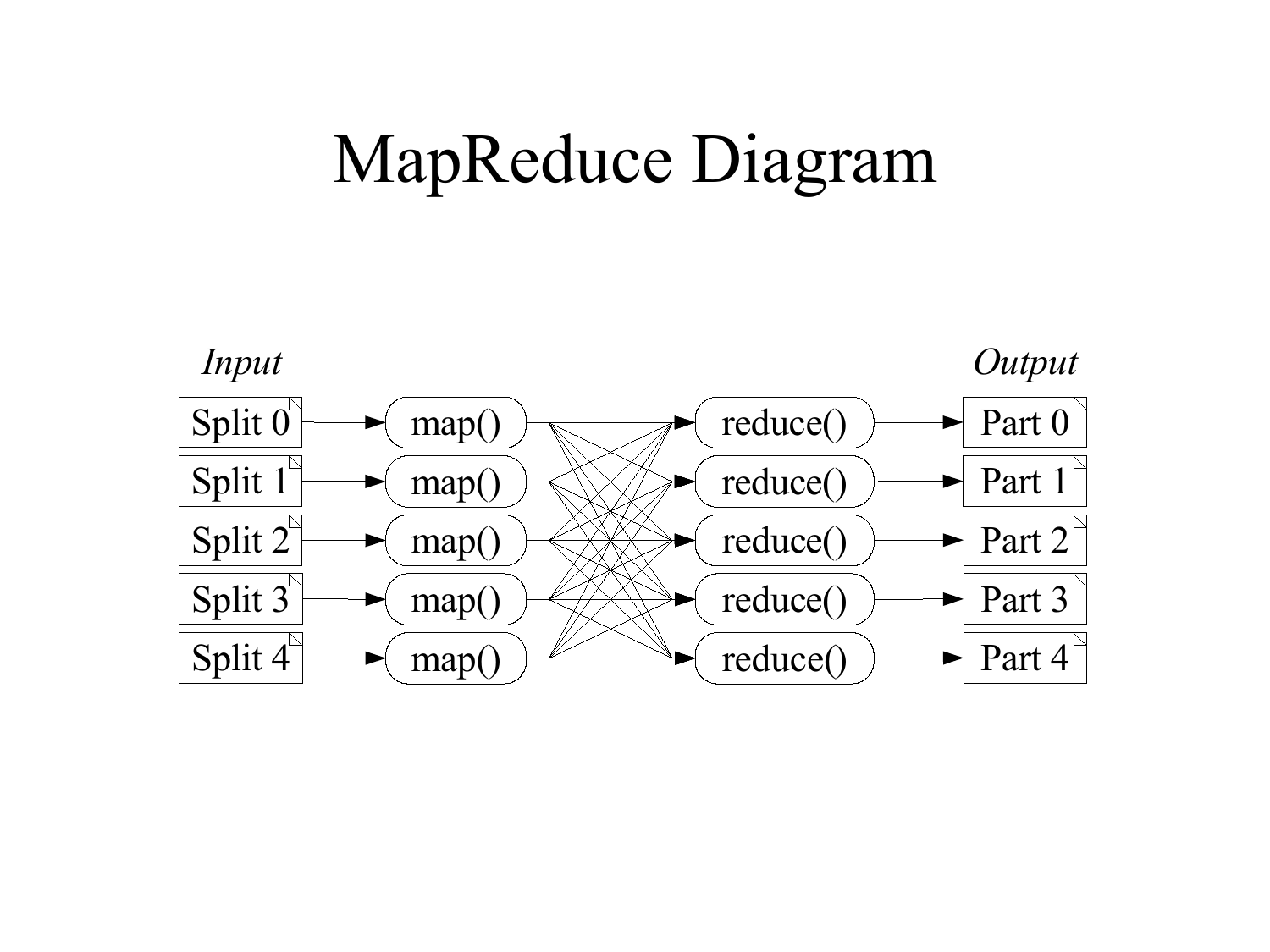### MapReduce: Pros & Cons

- Not always a natural fit,
	- but, with moderate force, many things will fit.
- Not always optimal,
	- but not far off, and often cheaper in the end.
- Developing large-scale systems is expensive
- Shared platform:
	- minimizes development & debug time
	- maximizes optimizations, tools, etc.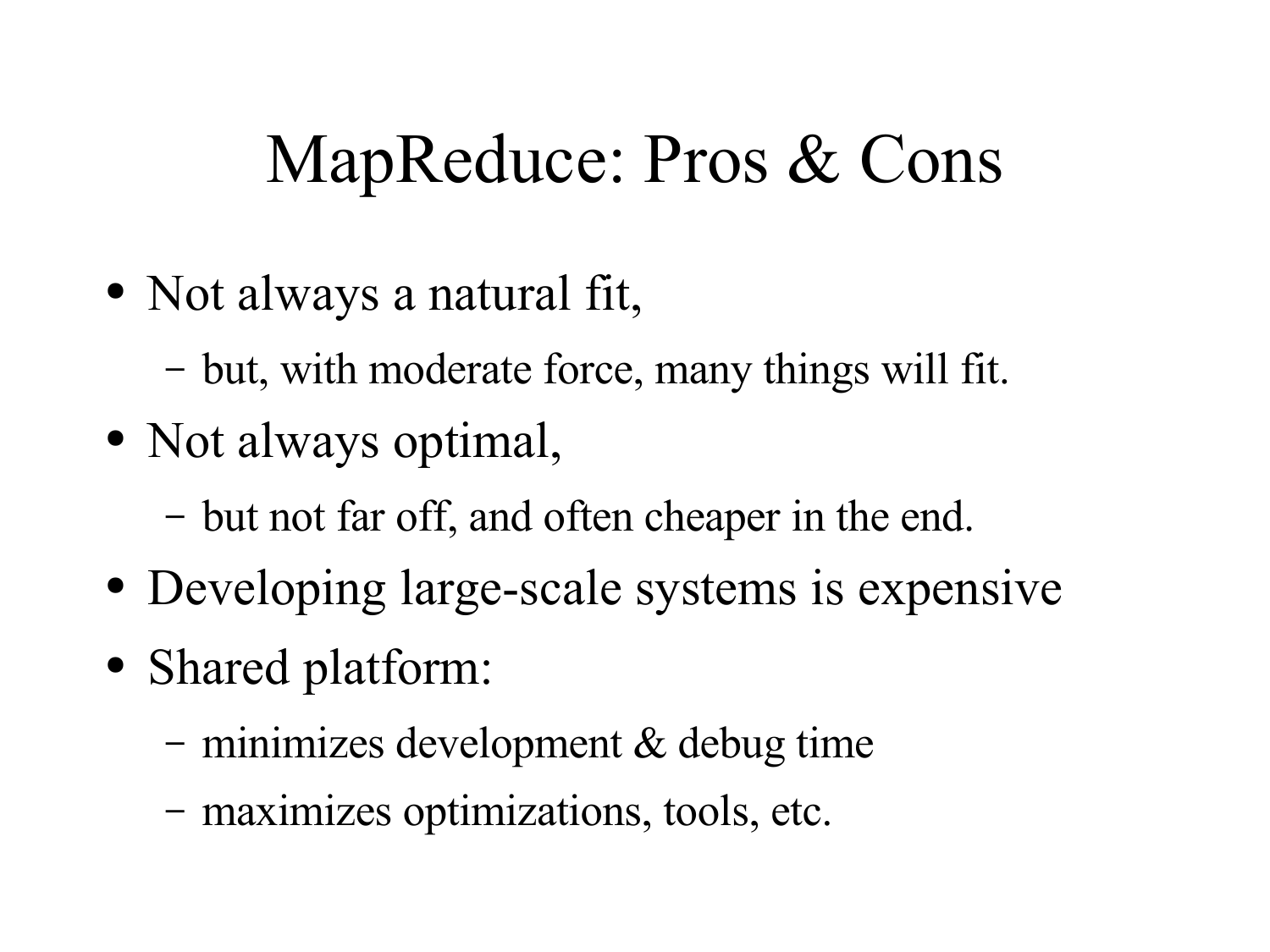## Nutch Algorithms

- *inject* urls into a crawl db, to bootstrap it.
- loop:
	- *generate* a set of urls to fetch from crawl db;
	- *fetch* a set of urls into a *segment*;
	- *parse* fetched content of a segment;
	- *update* crawl db with data parsed from a segment.
- *invert links* parsed from segments
- *index* segment text & inlink anchor text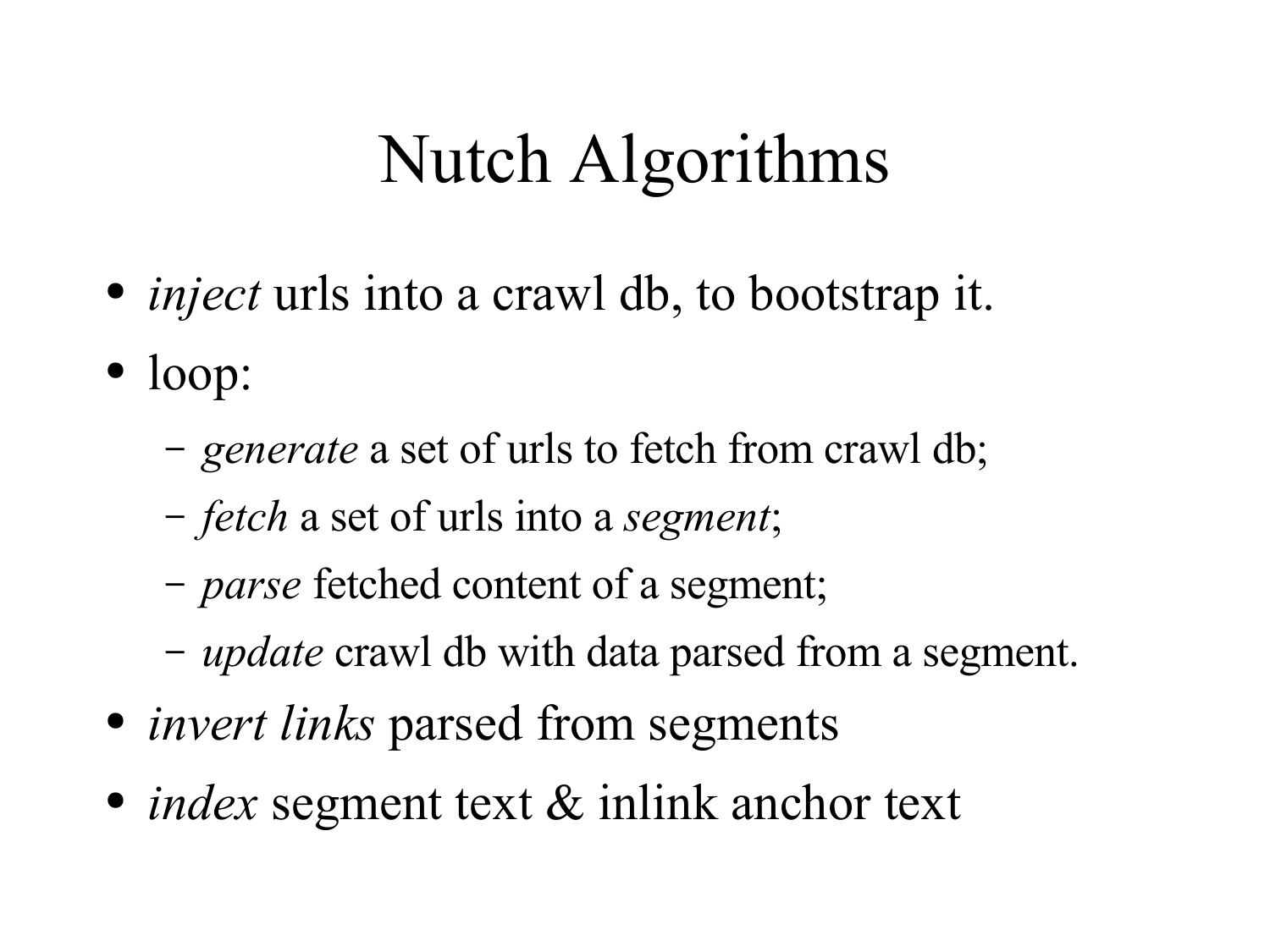#### Data Structure: Crawl DB

- CrawlDb is a directory of files containing: <URL, CrawlDatum>
- CrawlDatum:

<status, date, interval, failures, linkCount, ...>

• Status:

{db\_unfetched, db\_fetched, db\_gone, linked, fetch success, fetch fail, fetch gone}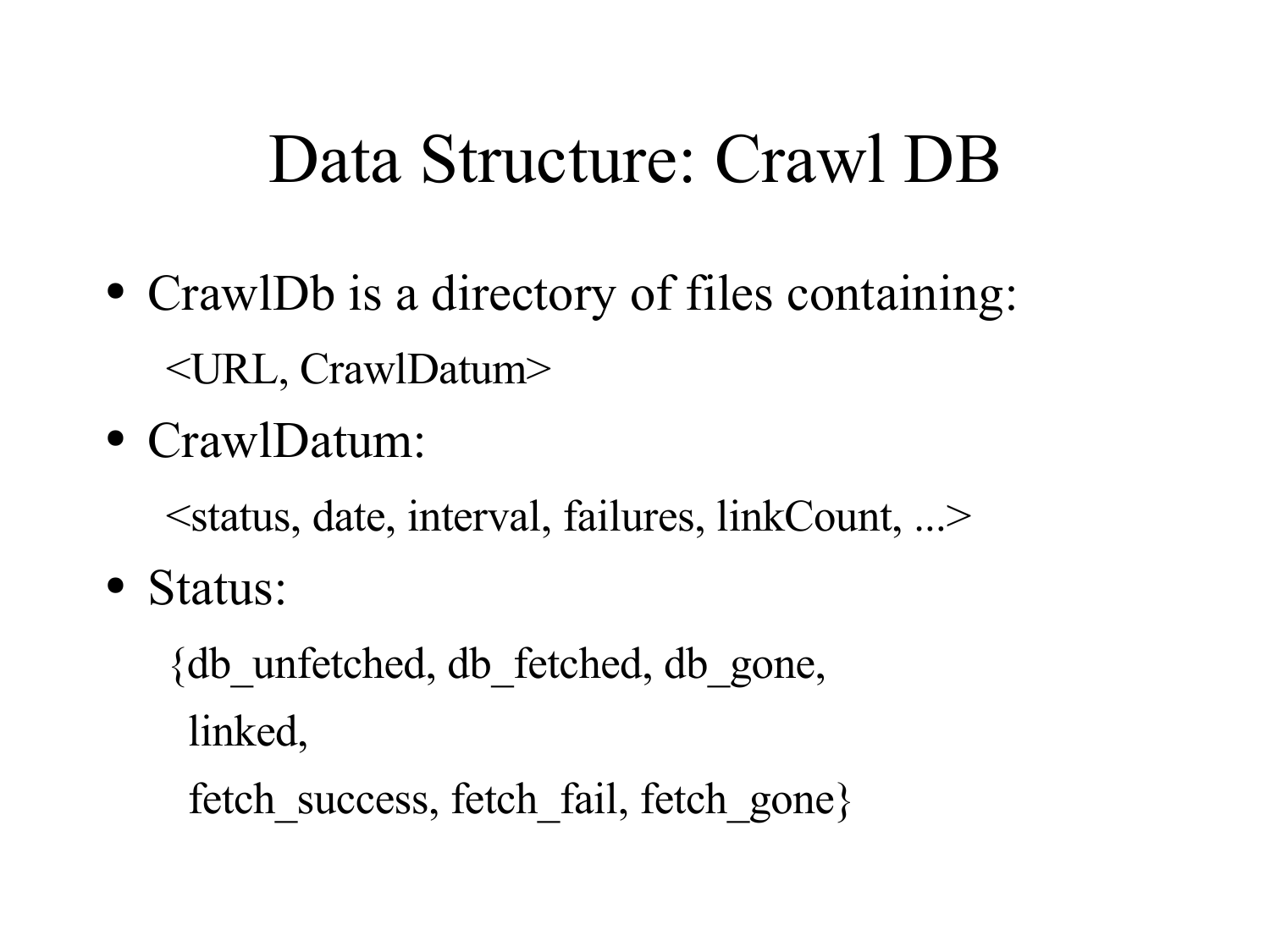# Algorithm: Inject

• MapReduce1: Convert input to DB format

In: flat text file of urls  $Map(line) \rightarrow \langle url, CrawlDatum \rangle$ ; status=db unfetched Reduce() is identity;

Output: directory of temporary files

• MapReduce2: Merge into existing DB Input: output of Step1 and existing DB files Map() is identity. Reduce: merge CrawlDatum's into single entry

Out: new version of DB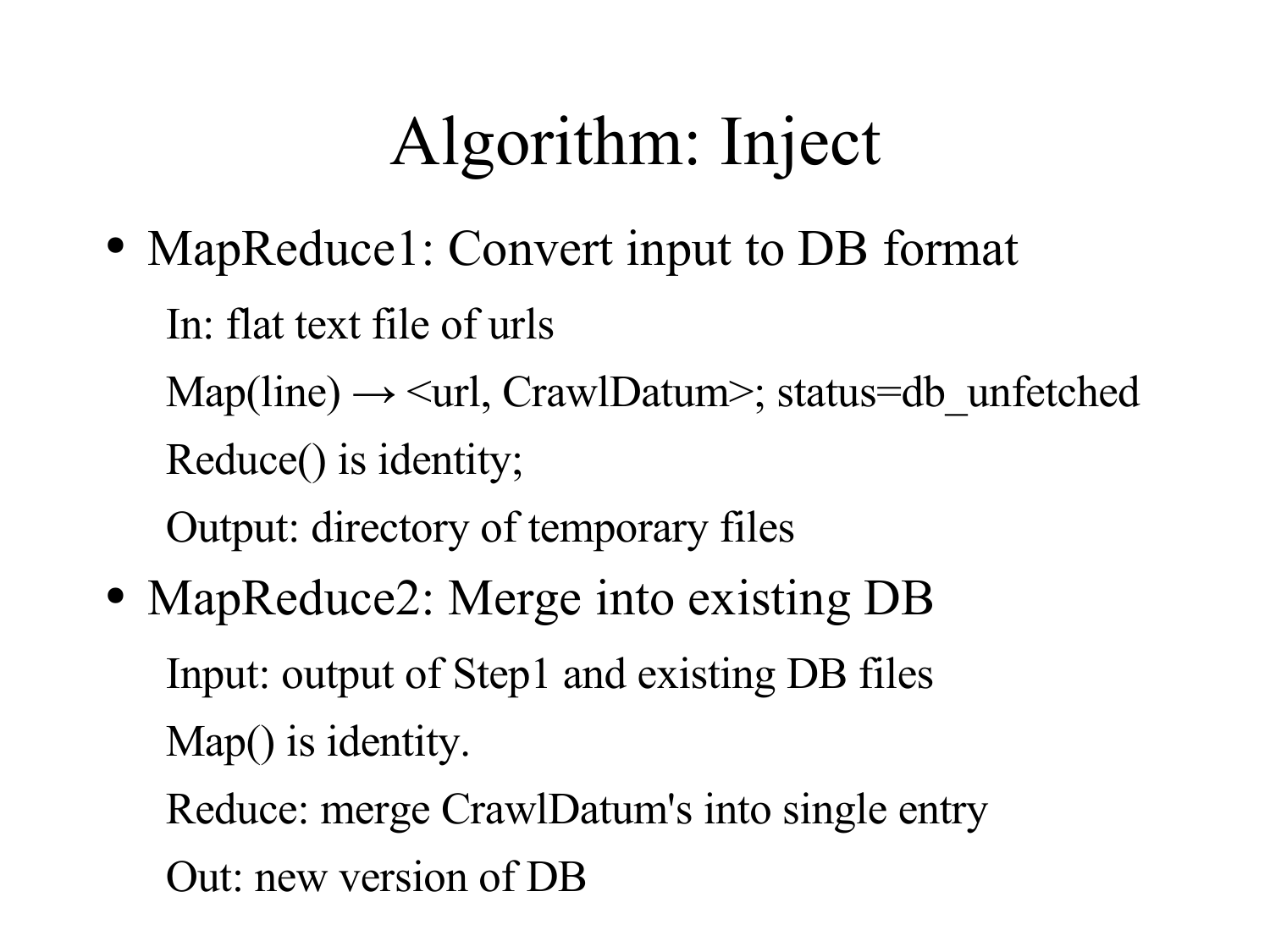### Algorithm: Generate

• MapReduce1: select urls due for fetch

In: Crawl DB files

Map()  $\rightarrow$  if date $\geq$ now, invert to <CrawlDatum, url>

Partition by value hash (!) to randomize

Reduce:

compare() order by decreasing CrawlDatum.linkCount output only top-N most-linked entries

• MapReduce2: prepare for fetch

Map() is invert; Partition() by host, Reduce() is identity. Out: Set of <url,CrawlDatum> files to fetch in parallel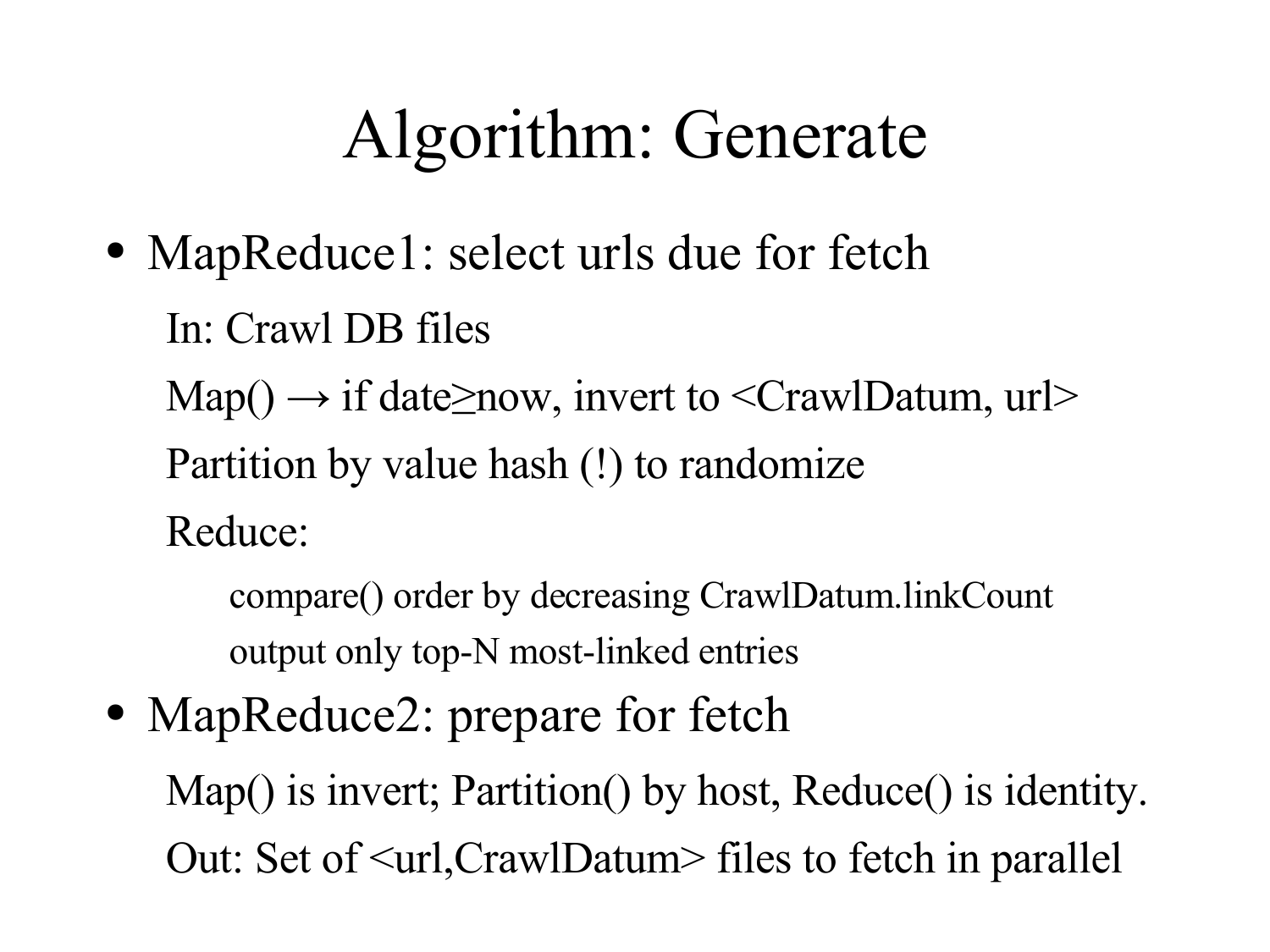### Algorithm: Fetch

• MapReduce: fetch a set of urls In: <url,CrawlDatum>, partition by host, sort by hash  $Map(url,Craw1Dataum) \rightarrow \leq url, FetcherOutput$ multi-threaded, async map implementation calls existing Nutch protocol plugins FetcherOutput: <CrawlDatum, Content> Reduce is identity Out: two files: <url,CrawlDatum>, <url,Content>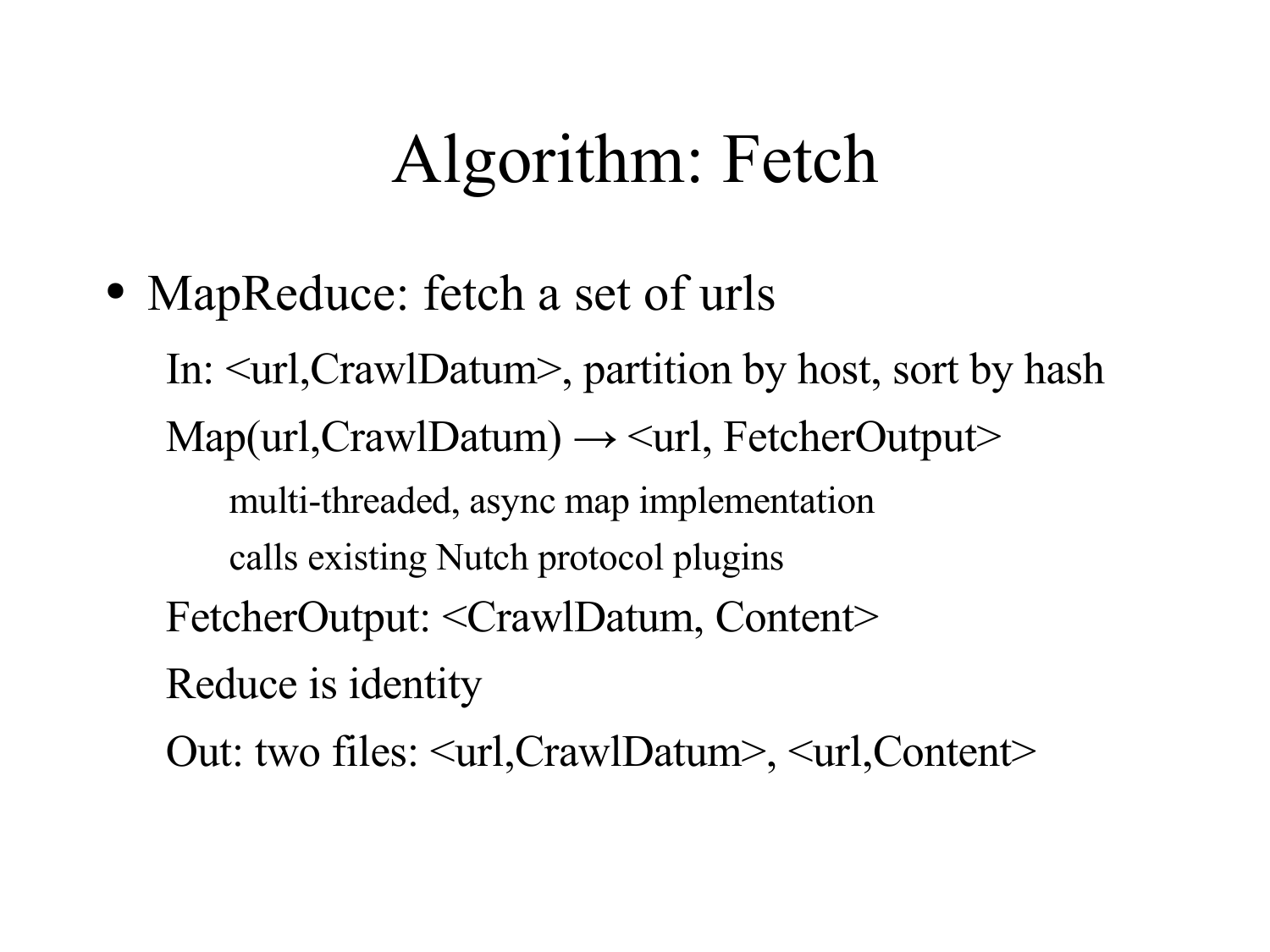### Algorithm: Parse

• MapReduce: parse content

In: <url, Content> files from Fetch

- Map(url, Content)  $\rightarrow$   $\langle$ url, Parse $\rangle$ calls existing Nutch parser plugins
- Reduce is identity.
- Parse: <ParseText, ParseData>
- Out: split in three: <url,ParseText>, <url,ParseData> and <url,CrawlDatum> for outlinks.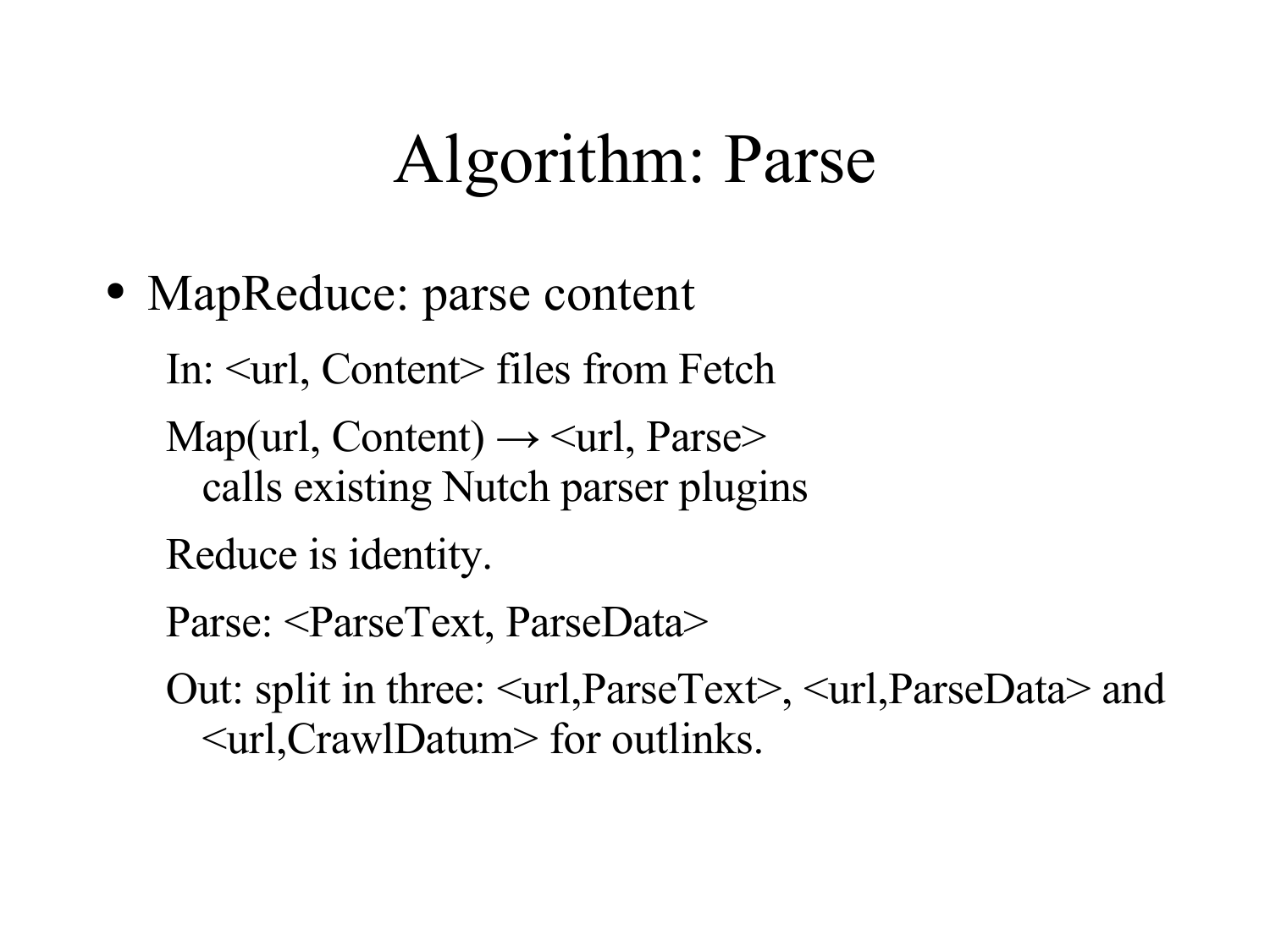## Algorithm: Update Crawl DB

• MapReduce: integrate fetch & parse out into db In: <url,CrawlDatum> existing db plus fetch & parse out Map() is identity

Reduce() merges all entries into a single new entry overwrite previous db status w/ new from fetch sum count of links from parse w/ previous from db Out: new crawl db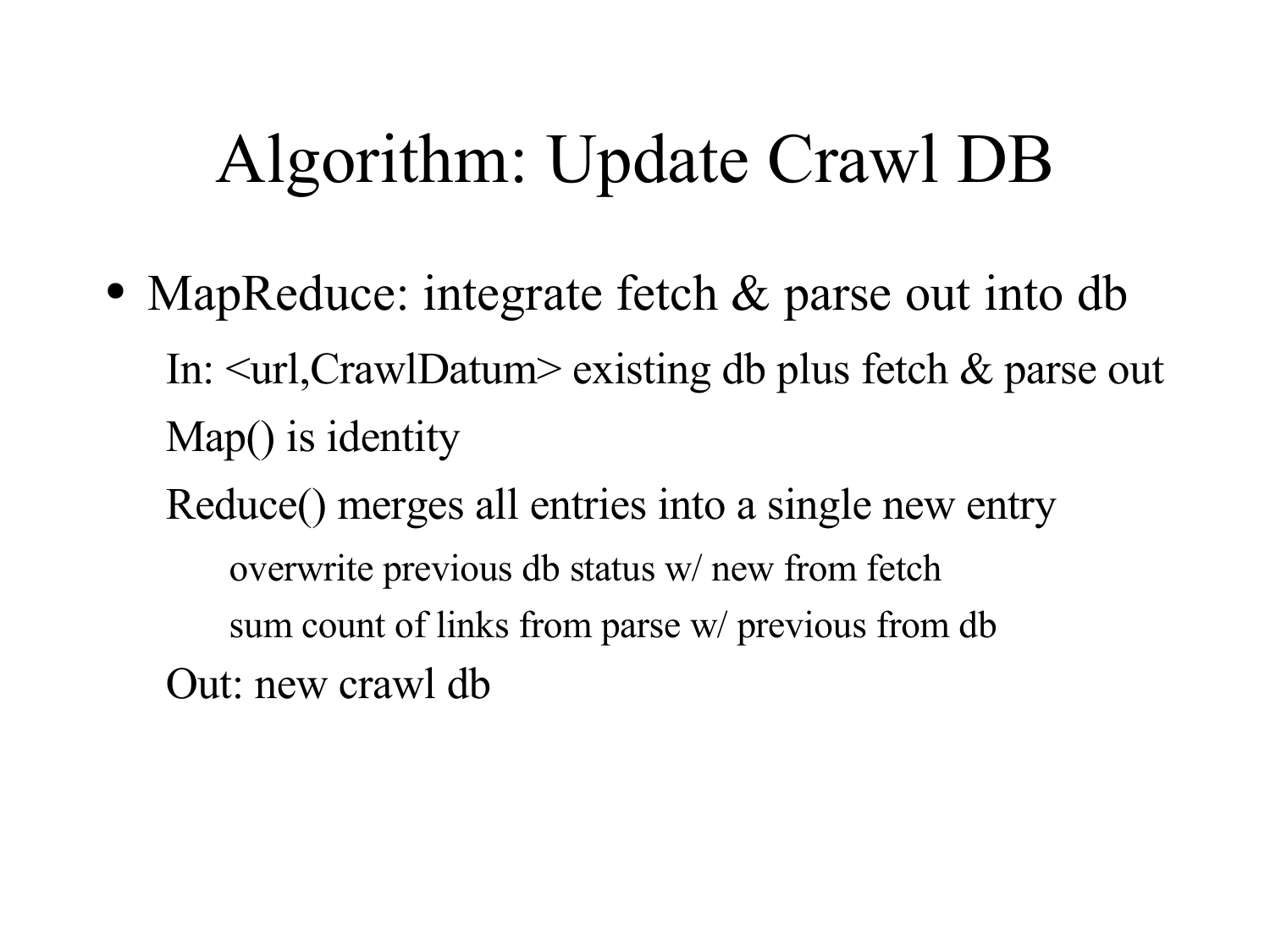#### Algorithm: Invert Links

• MapReduce: compute inlinks for all urls In: <url,ParseData>, containing page outlinks Map(srcUrl, ParseData $\rightarrow$   $\le$ destUrl, Inlinks $\ge$ collect a single-element Inlinks for each outlink limit number of outlinks per page Inlinks: <srcUrl, anchorText>\* Reduce() appends inlinks Out: <url, Inlinks>, a complete link inversion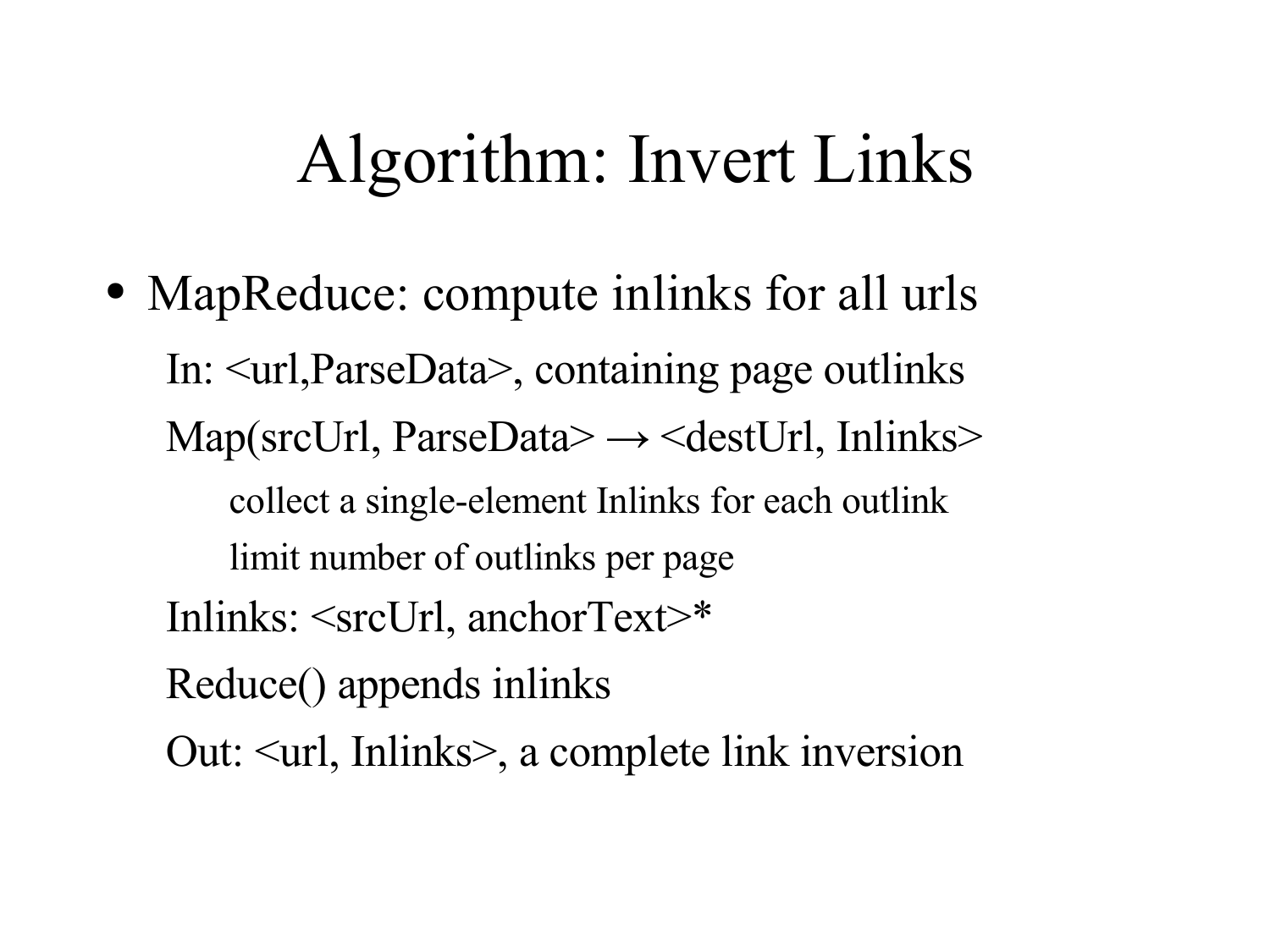### Algorithm: Index

• MapReduce: create Lucene indexes In: multiple files, values wrapped in <Class, Object> <url, ParseData> from parse, for title, metadata, etc. <url, ParseText> from parse, for text <url, Inlinks> from invert, for anchors <url, CrawlDatum> from fetch, for fetch date Map() is identity Reduce() create a Lucene Document

call existing Nutch indexing plugins

Out: build Lucene index; copy to fs at end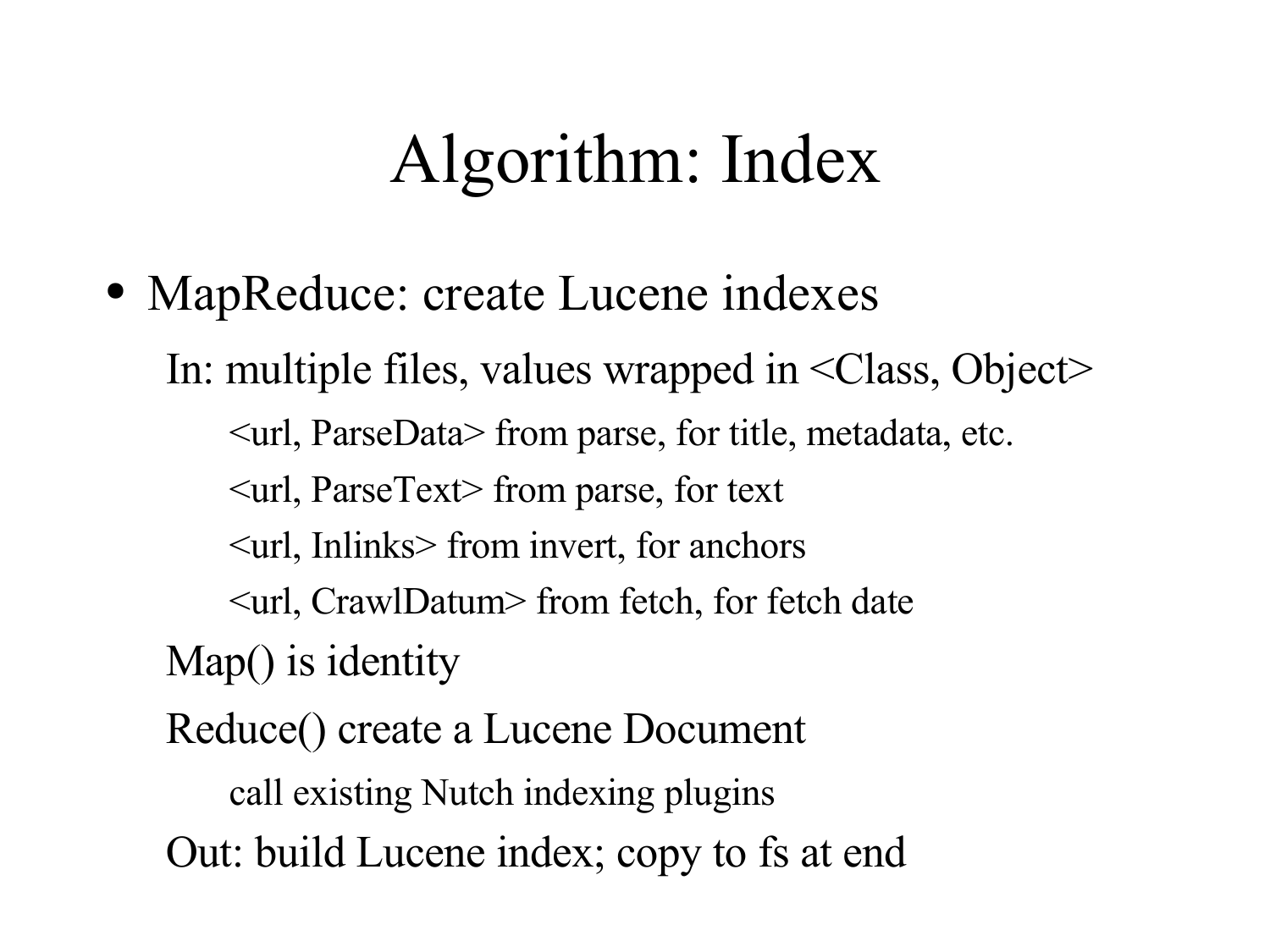## MapReduce Extensions

- Split output to multiple files
	- saves subsequent i/o, since inputs are smaller
- Mix input value types
	- saves MapReduce passes to convert values
- Async Map
	- permits multi-threaded Fetcher
- Partition by Value
	- facilitates selecting subsets w/ maximum key values